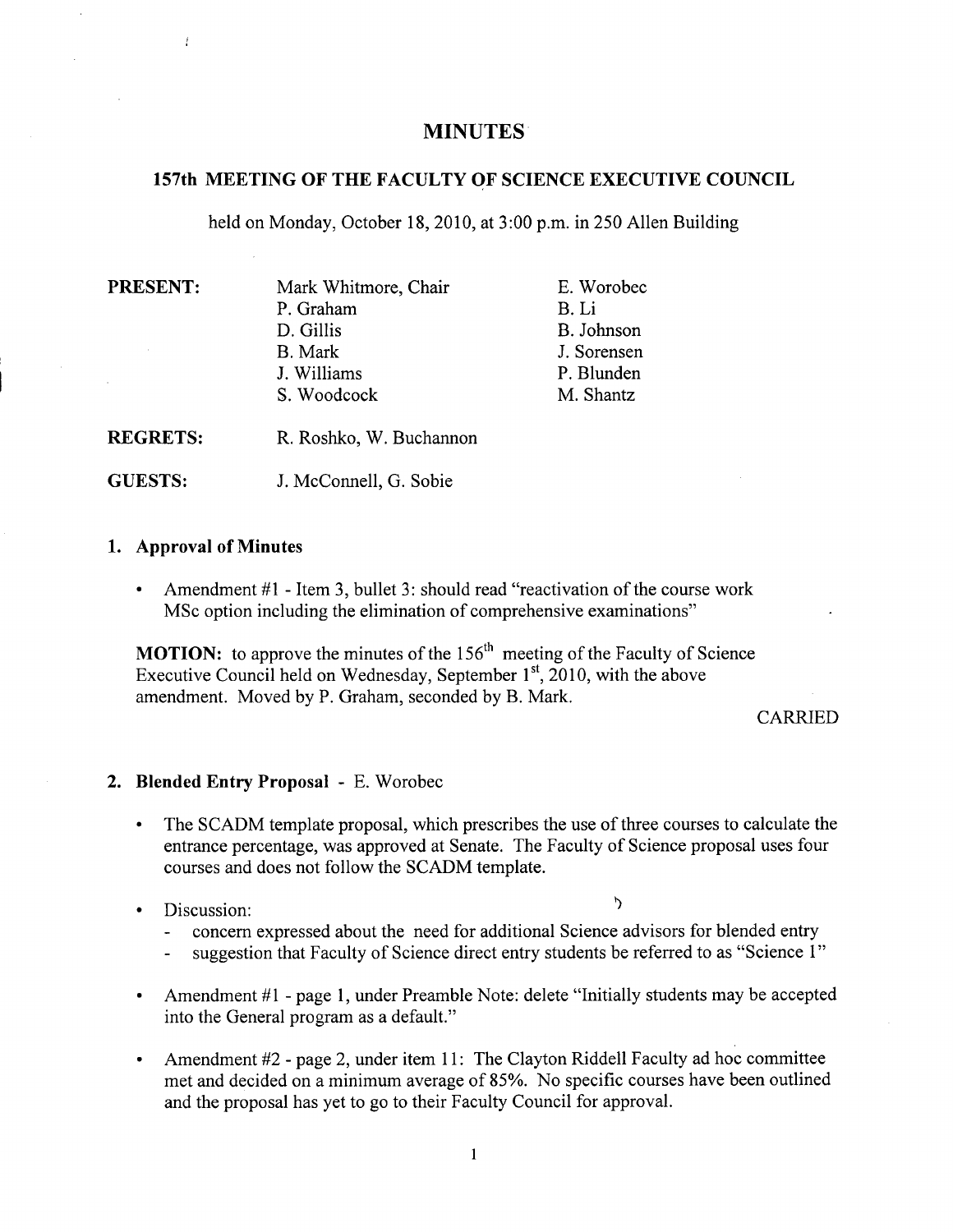Amendment #3 - page 2, under item 11: change all "minimum" to  $\bullet$ "minimum average of"

**MOTION:** to recommend to Faculty Council the Faculty of Science Committee on Courses and Programs (COCAP) blended entry proposal as distributed, with the above amendments. Moved by E. Worobec, seconded by D. Gillis.

CARRIED

## **3. Approval of Faculty Council Agenda**

**MOTION** to approve the agenda for the November 1<sup>st</sup>, 2010, Faculty Council meeting, as distributed. Moved by J. Sorensen, seconded by J. Williams.

CARRIED

**4. Other Business** - nothing to report

The meeting adjourned at *3:50* pm